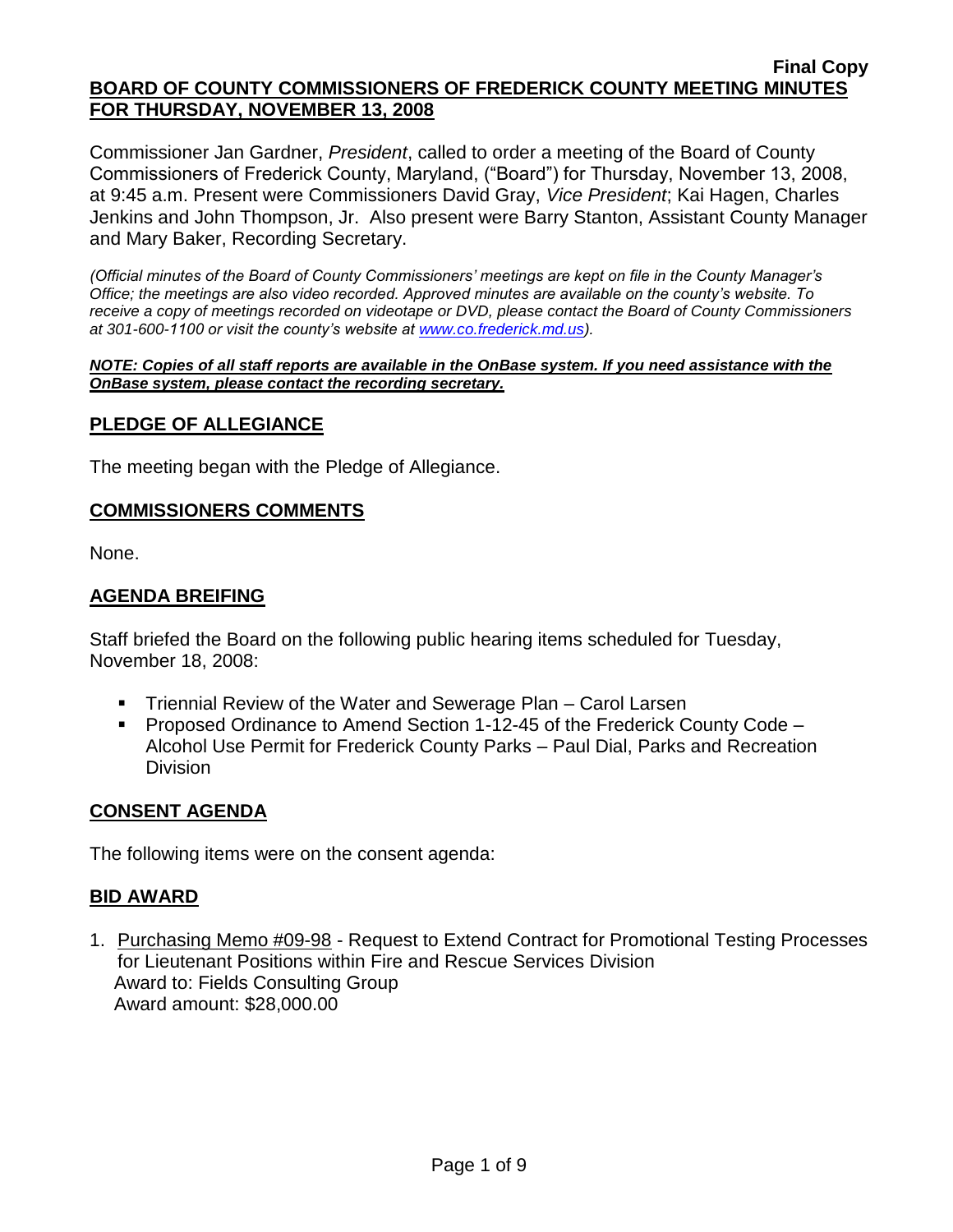## **BUDGET TRANSFERS**

- 1. BT-09-083, Developmental Center, Health Services Division
- 2. BT-09-084, Highways and Transportation, Public Works Division

# **GRANT**

1. FY 2009 Advanced Life Support Training Grant and Associated Budget Transfers – Rick Himes, Fire and Rescue Services Division

## **LEASE AGREEMENT**

1. Old National Pike Park – New Lease – Earl Eyler, Parks and Recreation Division (same terms and conditions as the old lease)

# **CHANGE ORDERS**

- 1. Citizens Care and Rehabilitation Center Consultant Services, Contract No. PO 2008005752, Change Order No. 1
- 2. Pinecliff Park Stream Restoration, Contract No. C1103, Change Order No. 1 (Photos)
- 3. Winchester Hall East Wing, Contract No. C11041, Change Order No. 85

# **MISCELLANEOUS**

1. Urbana Library and Senior Center Loading Dock Deed – Mark DiLandro, Public Works Division

Commissioner Jenkins moved to approve the consent agenda as presented with the exception of the Pinecliff Park Stream Restoration, Contract No. C1103, Change Order No. 1. Commissioner Gray seconded the motion that passed 5-0.

Commissioner Jenkins moved to deny Pinecliff Park Stream Restoration, Contract No. C1103, Change Order No. 1. This motion failed due to lack of a second.

Commissioner Hagen moved to approve Pinecliff Park Stream Restoration, Contract No. C1103, Change Order No. 1 as presented. Commissioner Gray seconded the motion that passed 4-1 with Commissioner Jenkins opposed.

## **ADMINISTRATIVE BUSINESS**

## **America Recycles Day 2008 Proclamation**

Commissioner Gardner presented the proclamation.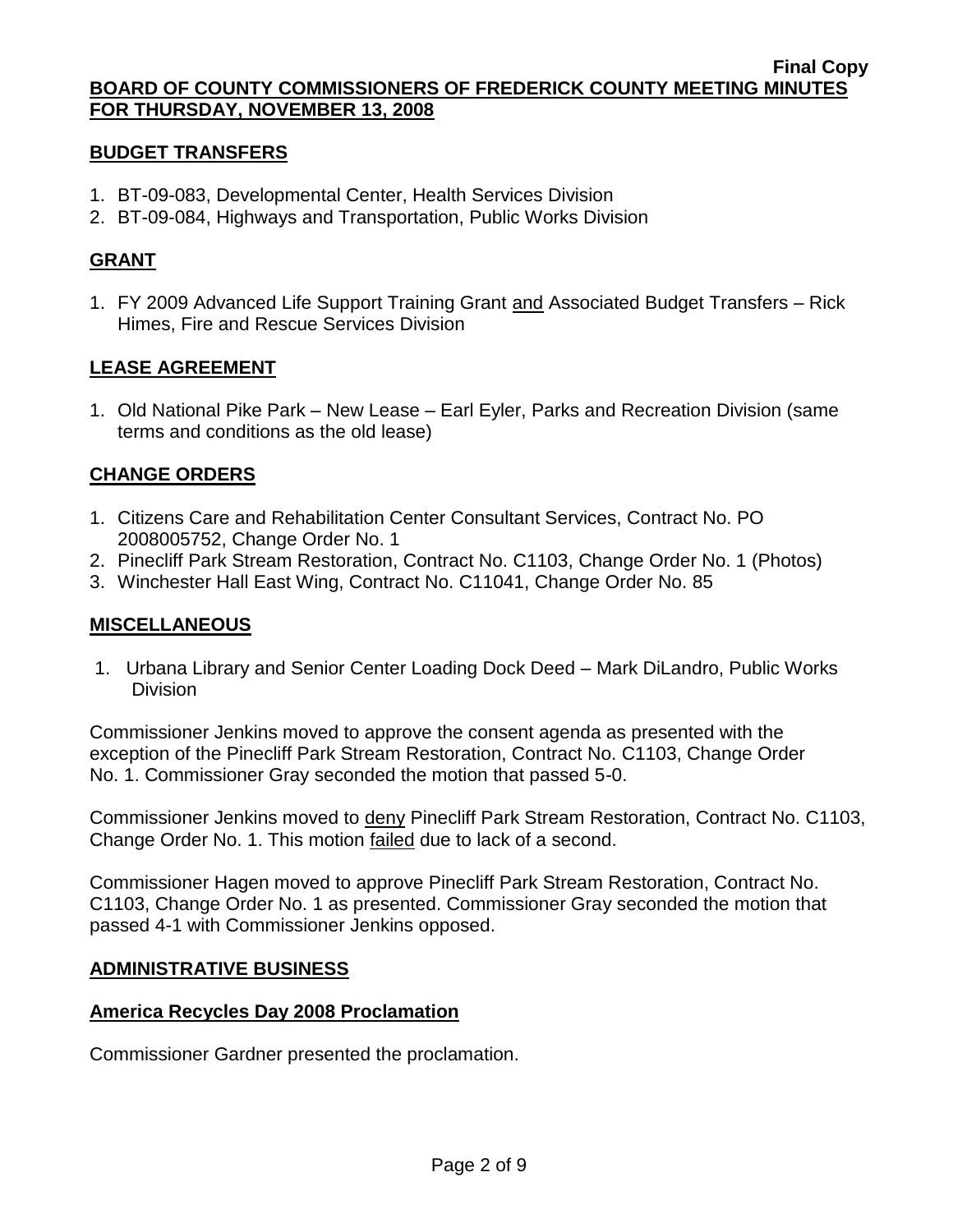# **Approval of Board of County Commissioners Meeting Minutes**

The minutes were approved as presented by unanimous consent.

## **MD 874C and MD 874D Road Transfer Agreements – Robert Shen, Public Works Division**

Mr. Shen presented information regarding the transfer agreements.

Commissioner Thompson moved to approve the agreements as presented in the staff report. Commissioner Gray seconded the motion that passed 5-0.

## **MD 880 Road Transfer Agreement – Robert Shen, Public Works Division**

Mr. Shen presented information regarding the transfer agreement.

Commissioner Hagen moved to approve the agreement as presented in the staff report. Commissioner Gray seconded the motion that passed 4-1 with Commissioner Jenkins opposed.

## **Request Waiver per Section 1-19-3.110.1(B)1(b) [Old Ordinance Section 1-19-70(B)1(b)] to Proceed with an Application to Amend a Condition of Rezoning for the Linton Farm Planned Unit Development (PUD) - Eric Soter, Planning Division**

Mr. Soter presented information regarding the request waiver for the Linton Farm PUD.

Commissioner Thompson moved to deny the request as presented. Commissioner Gray seconded the motion that failed 2-3 with Commissioners Gardner, Hagen and Jenkins opposed.

Commissioner Hagen moved to approve the request as presented in the staff report. Commissioner Jenkins seconded the motion that passed 3-2 with Commissioners Gray and Thompson opposed.

## **Amendments to the Land Steward's Agreement – Wendy Kearney, Office of the County Attorney**

Ms. Kearney presented amendments to the Land Steward's Agreement.

Commissioner Hagen moved to approve the amendments as presented in the staff report. Commissioner Gray seconded the motion that passed 5-0.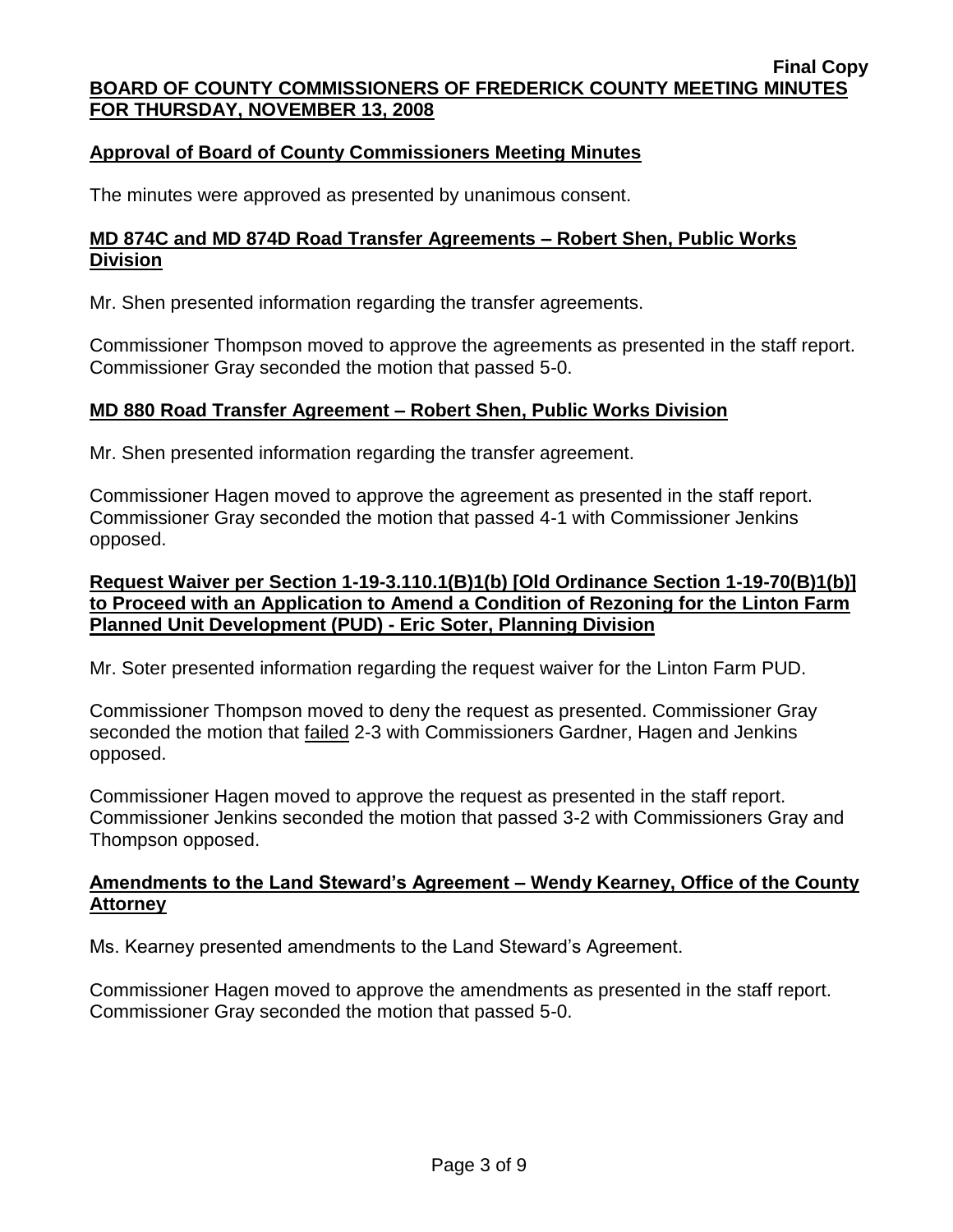# **Agricultural (AG) and Resource Conservation (RC) Zoning Districts Use Regulations and Definitions – Eric Soter, Larry Smith and Shawna Lemonds, Planning Division**

Ms. Lemonds and Mr. Soter presented to the Board the changes as outlined in the staff report.

The Board obtained clarification on the language regarding Camps and Retreats, Section 1- 19-8.327(D), there is no limit on the number of structures, the square footage cannot exceed 25,000 per structure.

There was unanimous consent to go with Option #3 under the Options for Consideration.

The Board requested staff to bring this item back in two weeks for review.

## **DIRECOR'S REPORT – Paul Dial, Parks and Recreation Division**

Mr. Dial presented updates on park projects throughout the county.

## **COMMISSIONERS COMMENTS**

None.

(Commissioner Thompson left the meeting).

### **PUBLIC COMMENTS**

None.

## **QUESTIONS – PRESS**

None.

### **CLOSED SESSION**

Commissioner Gray moved to proceed to closed session in accordance with Maryland Annotated Code State Government Article § 10-508(a)(3) To consider the acquisition of real property for a public purpose and matters directly related thereto; (7) To consult with counsel to obtain legal advise on a legal matter; and (8) To consult with staff, consultants, or other individuals about pending or potential litigation. Commissioner Hagen seconded the motion that passed 4-0 with Commissioner Thompson absent.

## **ADJOURN**

Meeting adjourned at 12:15 p.m.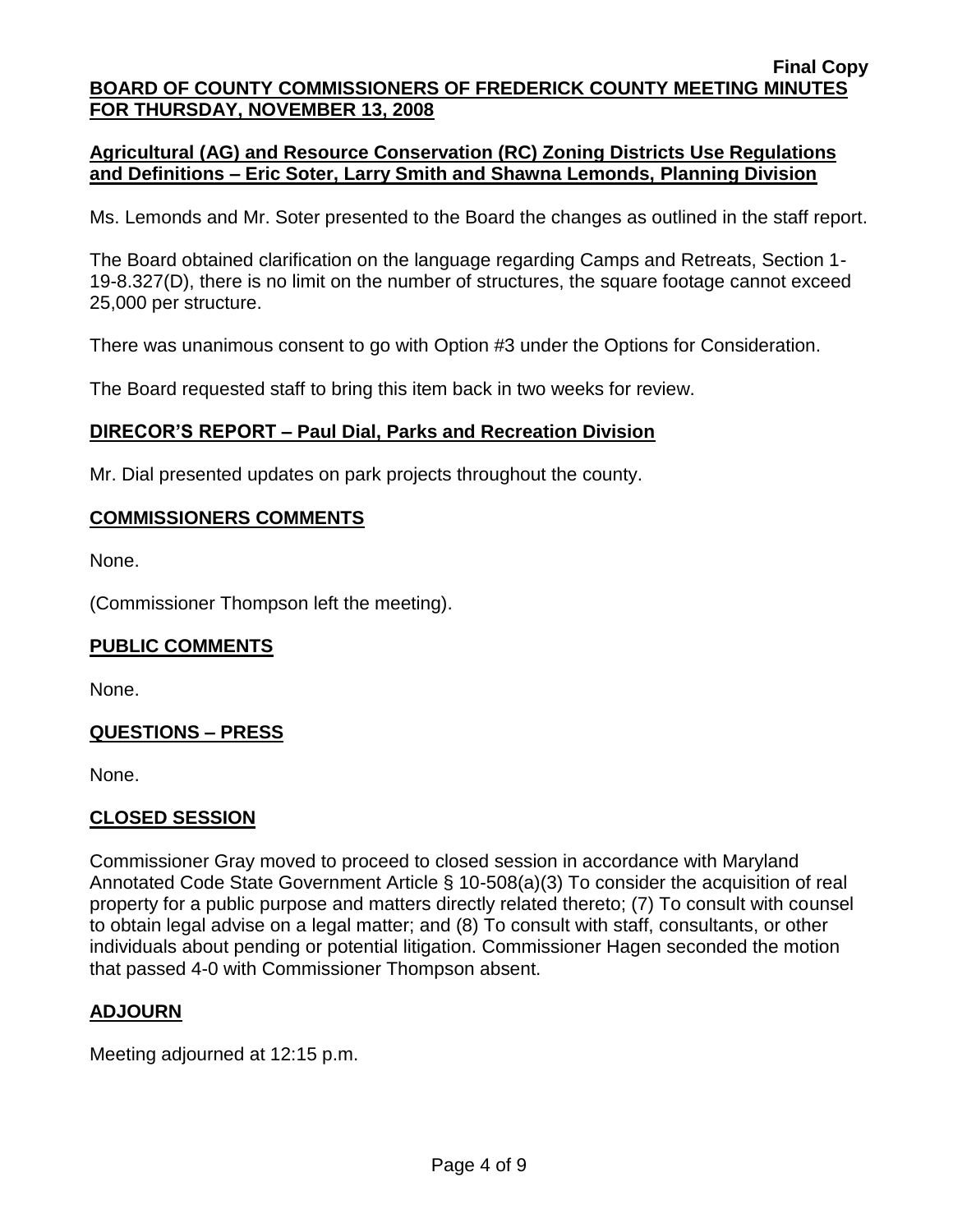Respectfully submitted,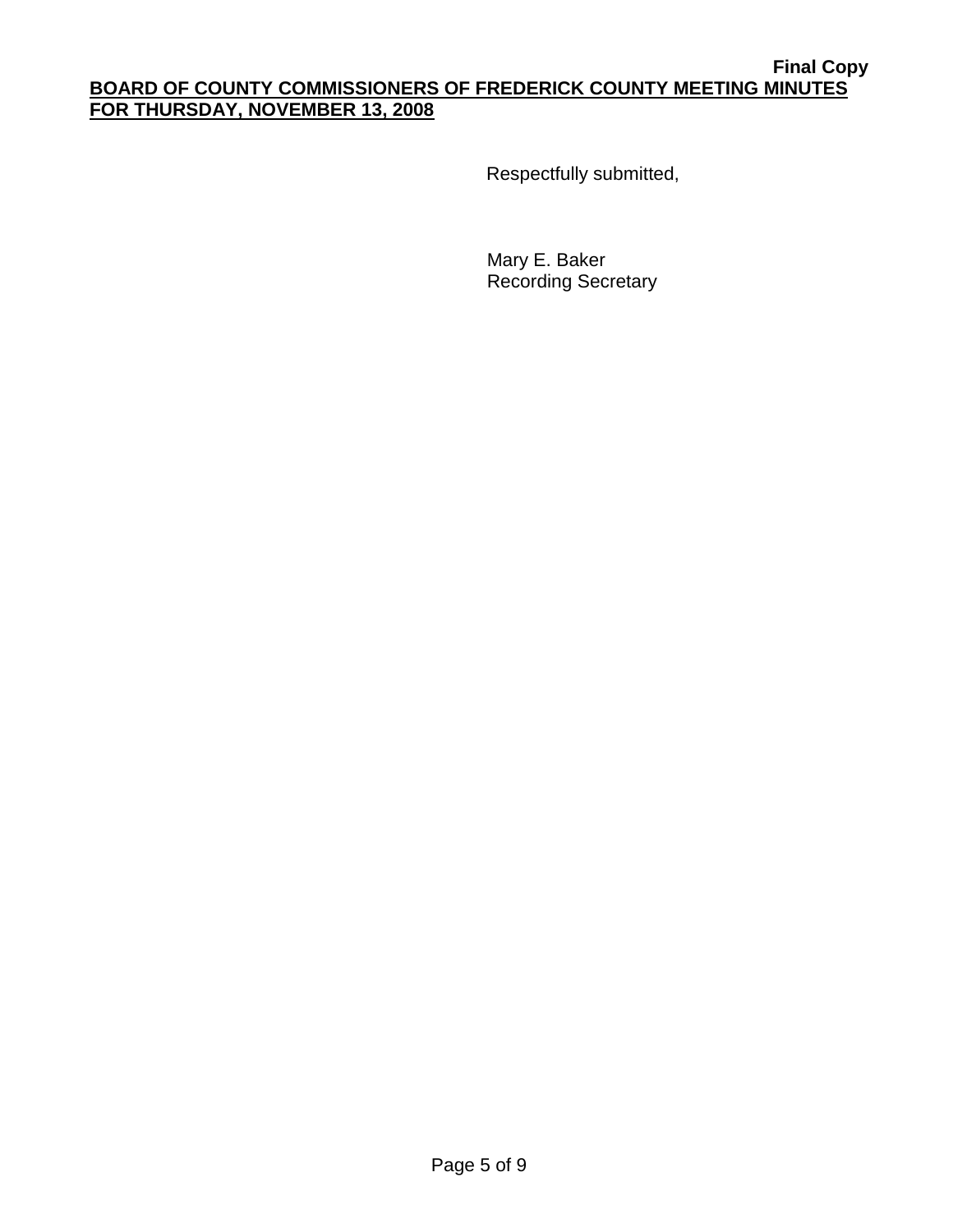# **FORM OF STATEMENT FOR CLOSING THE MEETING OF THRUSDAY, NOVEMBER 13, 2008**

# **STATUTORY AUTHORITY TO CLOSE SESSION**

# **State Government Article §10-508(a):**

(3) To consider the acquisition of real property for a public purpose and matters directly related thereto.

## **Motion:**

In open session, Commissioner Gray moved to proceed to closed session in accordance with Maryland Annotated Code State Government Article § 10-508(a)(3) To consider the acquisition of real property for a public purpose and matters directly related thereto; (7) To consult with counsel to obtain legal advise on a legal matter; and (8) To consult with staff, consultants, or other individuals about pending or potential litigation. Commissioner Hagen seconded the motion that passed 4-0 with Commissioner Thompson absent.

## **Topic to be Discussed:**

To discuss the acquisition of an agricultural land preservation easement under the Federal Farm and Ranch Protection Program.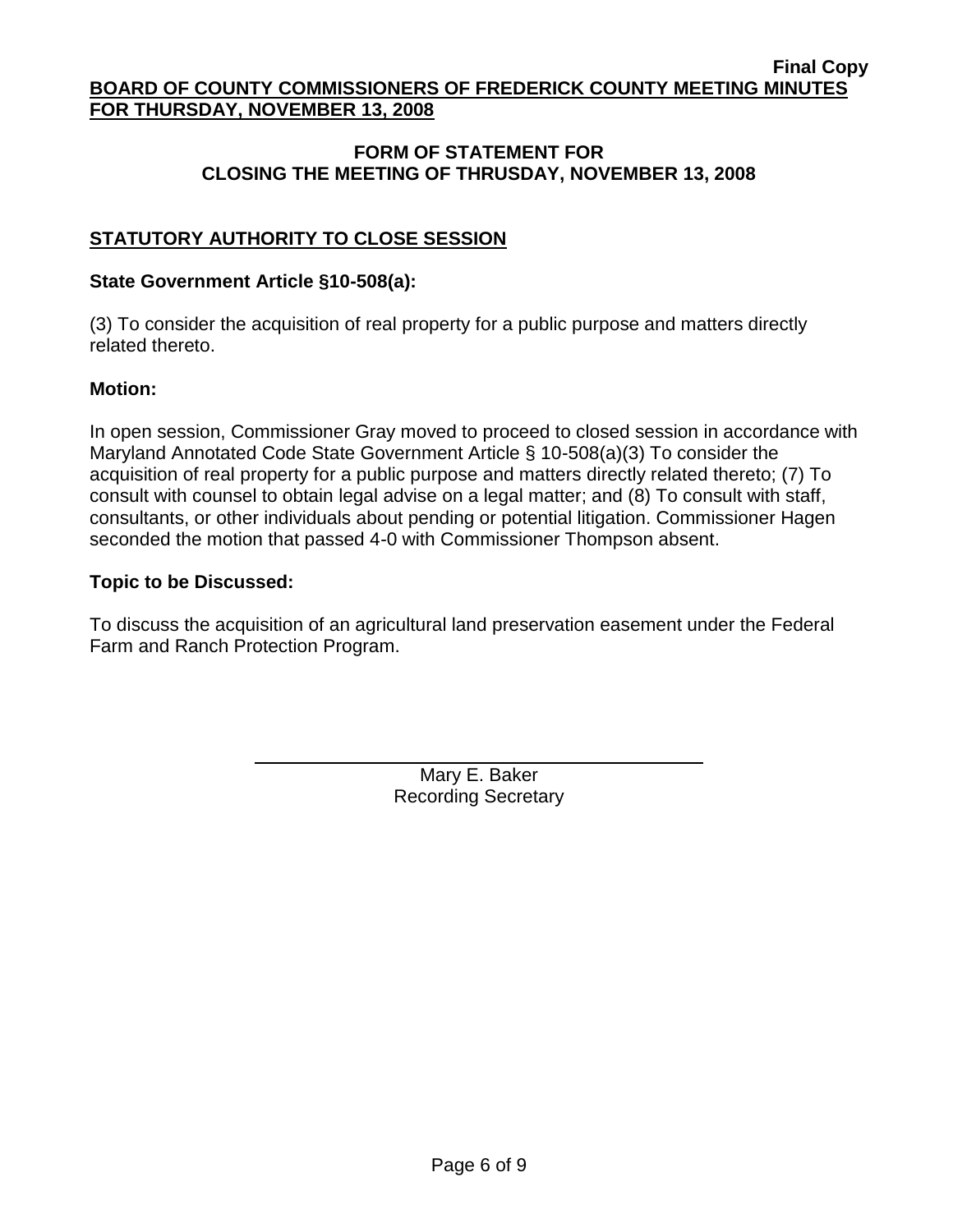## **FORM OF STATEMENT FOR CLOSING THE MEETING OF THRUSDAY, NOVEMBER 13, 2008**

# **STATUTORY AUTHORITY TO CLOSE SESSION**

# **State Government Article §10-508(a):**

(7) To consult with counsel to obtain legal advise on a legal matter; and

(8) To consult with staff, consultants, or other individuals about pending or potential litigation.

# **Motion:**

In open session, Commissioner Gray moved to proceed to closed session in accordance with Maryland Annotated Code State Government Article § 10-508(a)(3) To consider the acquisition of real property for a public purpose and matters directly related thereto; (7) To consult with counsel to obtain legal advise on a legal matter; and (8) To consult with staff, consultants, or other individuals about pending or potential litigation. Commissioner Hagen seconded the motion that passed 4-0 with Commissioner Thompson absent.

# **Topic to be Discussed:**

To discuss a settlement of pending litigation.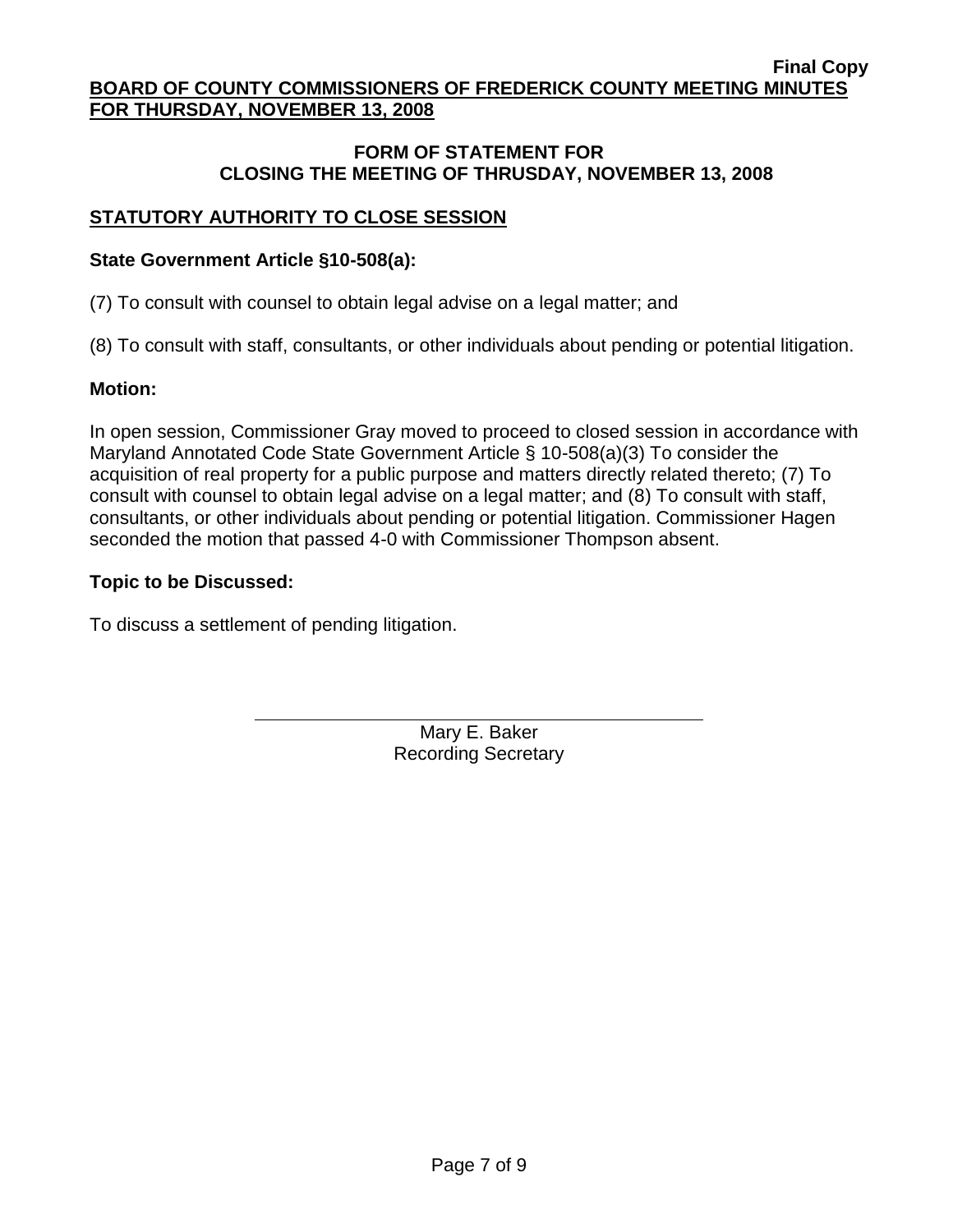## **FORM OF STATEMENT FOR MINUTES OF NEXT OPEN MEETING ON THURSDAY, NOVEMBER 13, 2008, FOLLOWING THE CLOSED MEETING OF THURSDAY, NOVEMBER 13, 2008**

# **STATUTORY AUTHORITY TO CLOSE SESSION**

## **State Government Article §10-508(a):**

(3) To consider the acquisition of real property for a public purpose and matters directly related thereto.

## **Motion:**

In open session, Commissioner Gray moved to proceed to closed session in accordance with Maryland Annotated Code State Government Article § 10-508(a)(3) To consider the acquisition of real property for a public purpose and matters directly related thereto; (7) To consult with counsel to obtain legal advise on a legal matter; and (8) To consult with staff, consultants, or other individuals about pending or potential litigation. Commissioner Hagen seconded the motion that passed 4-0 with Commissioner Thompson absent.

## **Others in Attendance:**

J. Mathias, B. Stanton, T. Blaser, E. Soter, R. Santangelo and M. Baker.

## **Topic Discussed:**

To discuss the acquisition of an agricultural land preservation easement under the Federal Farm and Ranch Protection Program.

### **Action Taken:**

The Board approved staff's recommendation as presented.